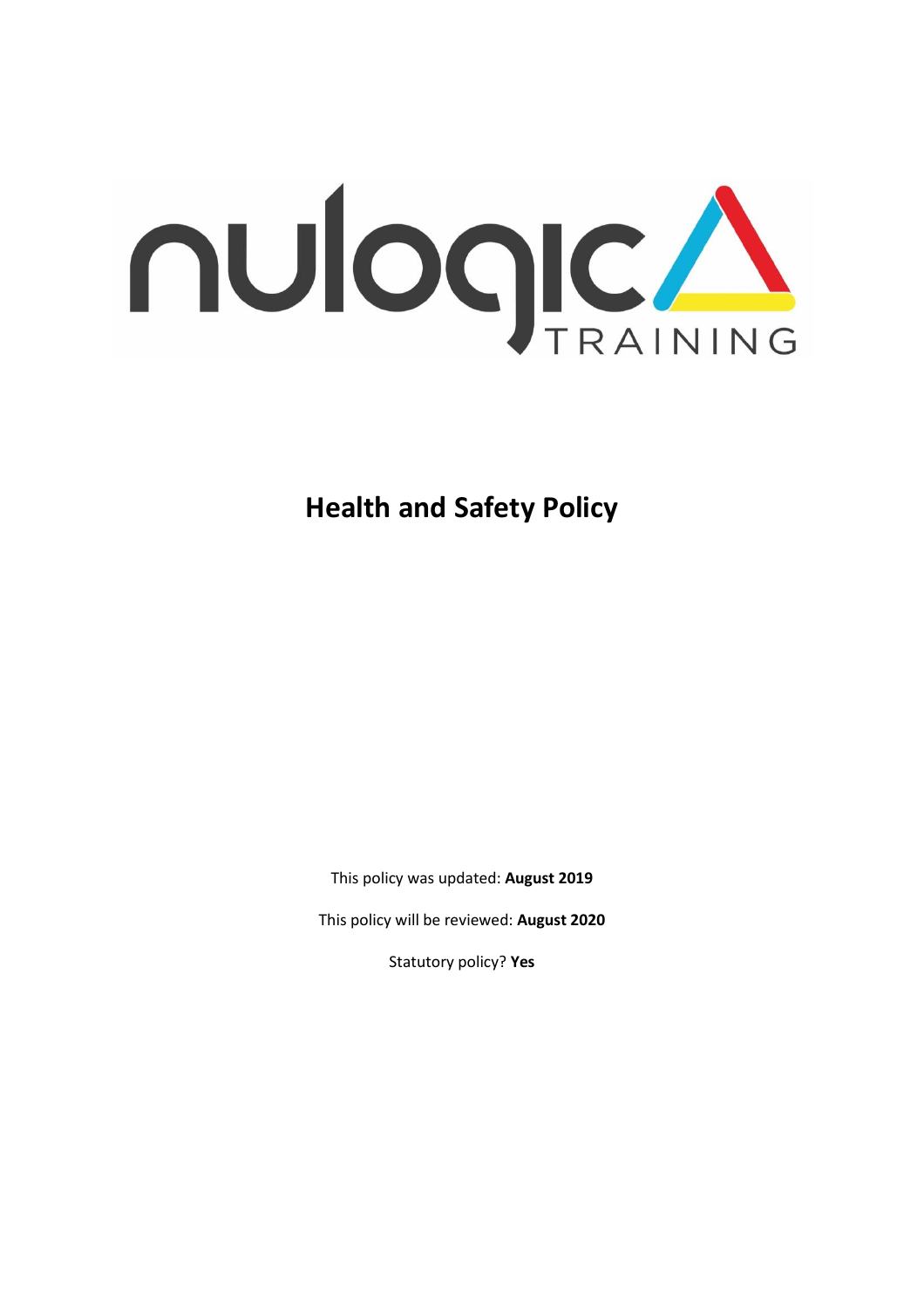# **CONTENTS**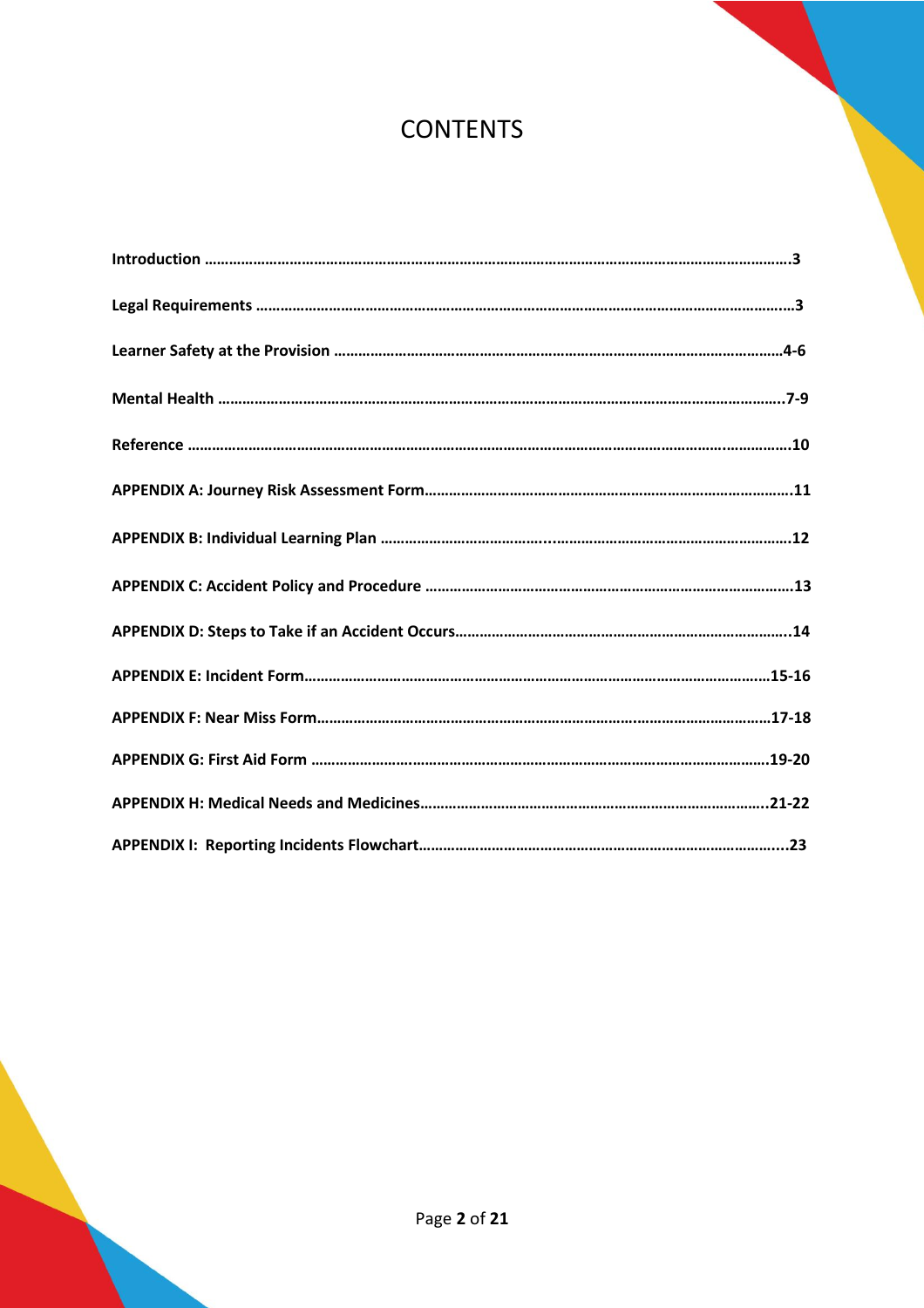### **Introduction**

Health and safety is a highly regulated area and should be a priority for everyone such as; employees, learners and visitors. Not following the rules can amount to a criminal offence, with the potential for substantial fines for the company, and fines and/or imprisonment for individual Directors and employees.

Nulogic's approach to health and safety is rigorous. It's important that both internal and external risks are identified and actively managed. We have put our policy together to ensure we have the correct procedures in place to safeguard everyone and to make sure everyone is safe whilst attending our provision.

### **Legal Requirements**

A duty of care to the learner will always exist within the responsibilities of the provision. The primary responsibility for a learner's health and safety will always exist within the responsibility of the provision.

Health and safety legislation is complex and subject to continual review and updating. The Local Authority (LA) Children and Young People's service also has a dedicated health and safety team.

Knowledge of health and safety hazards associated within particular industries lies within those industries and therefore risk assessments, specific to the activities to be undertaken by the learner on a placement/programme, must be conducted by a competent person within the provision.

A risk assessment of facilities, equipment and processes must be carried out and be available to the Local Authority, the provision, parents and guardians before the placement/programme begins and must be revised annually.

Where the LA commissions programmes on behalf of the provision, the LA has the responsibility to check, before the programme commences, that

(i) a risk assessment has been completed on the placement/programme (ii) a risk assessment has been completed for any individual learner with specific behaviour or specific needs

It is the LAs policy that all work experience placements have health and safety checks undertaken by a competent person, before any placements are made.

All members of staff appointed by Nulogic will have an enhanced DBS (Disclosure and Barring Service) check and should have completed basic safeguarding young people training before teaching begins.

Nulogic have public liability insurance which covers up to £10,000,000.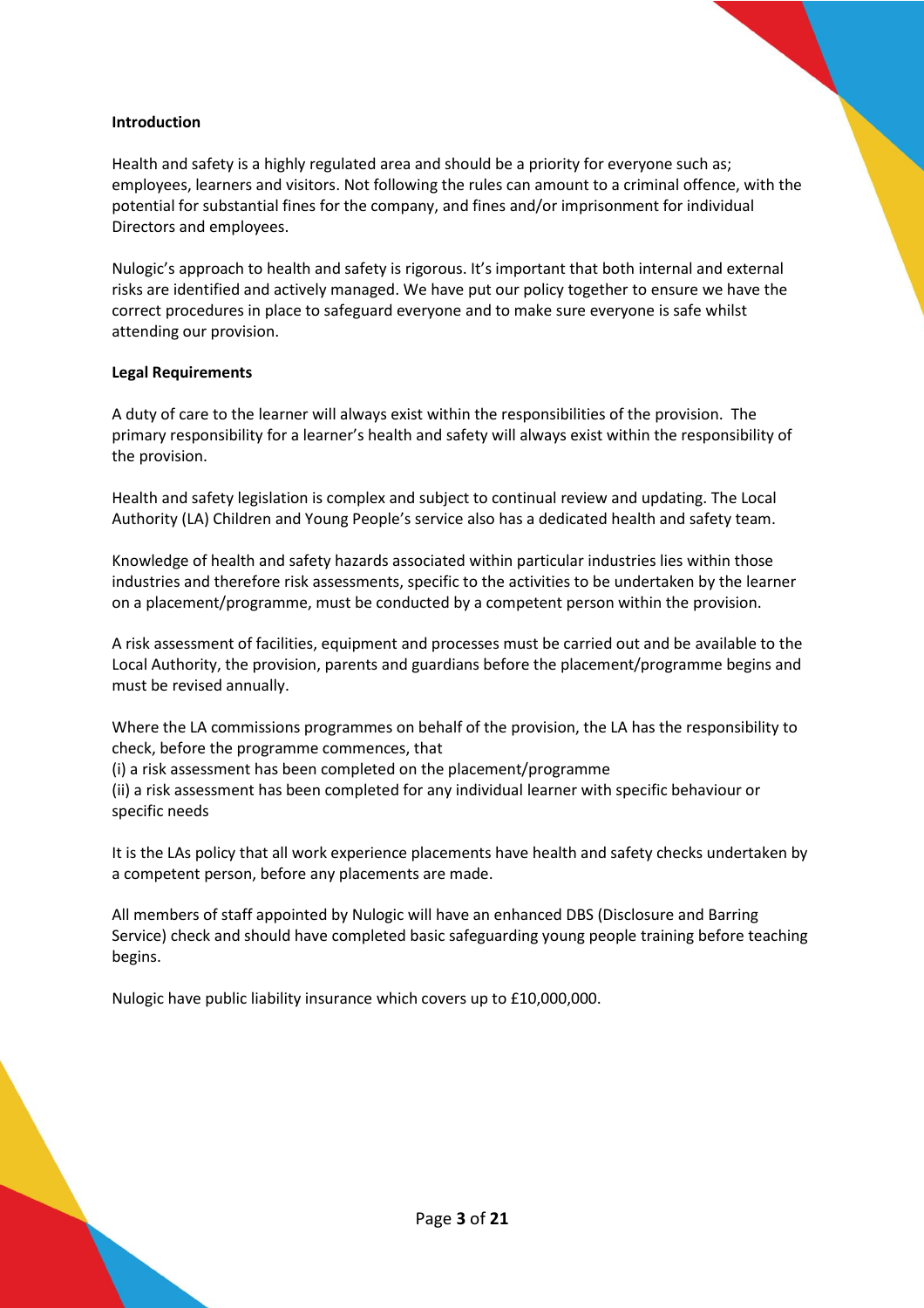### **Learner Safety at the Provision**

Health and safety plays a major part in our provision. We have devised induction booklets for all of our young people. This induction is delivered on the first day of the course and the content covers a wide range of instructions/policies.

These include:

- E-safety and Acceptable use of IT
- Fire drills and practises
- Emergency evacuations procedures
- First Aid (Aiders & location of First Aid Box)
- Information on appropriate clothing and equipment
- Instruction in safe working practices
- Risk assessments connected with relevant activities being undertaken
- Reporting procedures for near miss incidents, assaults and accidents
- Welfare provision

Reminding learners of the day to day expectations and ensuring the safety of each other is being implemented whilst undertaking activities on the course.

Learners should always remain at their designated venue during the structured day. Except if authorisation has been admitted by the provision or parents/guardians.

### **During Lesson Time**

- Attendance is documented on the Collaborate Learning Manager (CLM)/Excel Spreadsheet and is mandatory to be completed inside the first 20 minutes of the start of the lesson. Therefore, it is the provision's responsibility to check the CLM/Spreadsheet.
- Break and lunchtime at each centre is an allocated area for learners to socialise at break and lunchtimes. Appropriate preparations are put in place for Free provision meals.
- Operation of equipment Learners will be given regulation on the protected use of work equipment and managed by a competent staff member consistently.

### **Accidents, Incidents & Near Miss**

As a delivery provider, we have the correct policies in place to record accidents, incidents or near misses that occur throughout our provision. If one of the circumstances occur on our grounds and under our management, it is our responsibility to report the situation to the HSE as this falls under the principles of RIDDOR (Reporting of Injuries, Diseases and Dangerous Occurrences Regulations.) This report should also be provided to the LA and Provision.

All accidents, incidents and near misses' must be evidenced and then forwarded to the LA and to the provision within 24hours.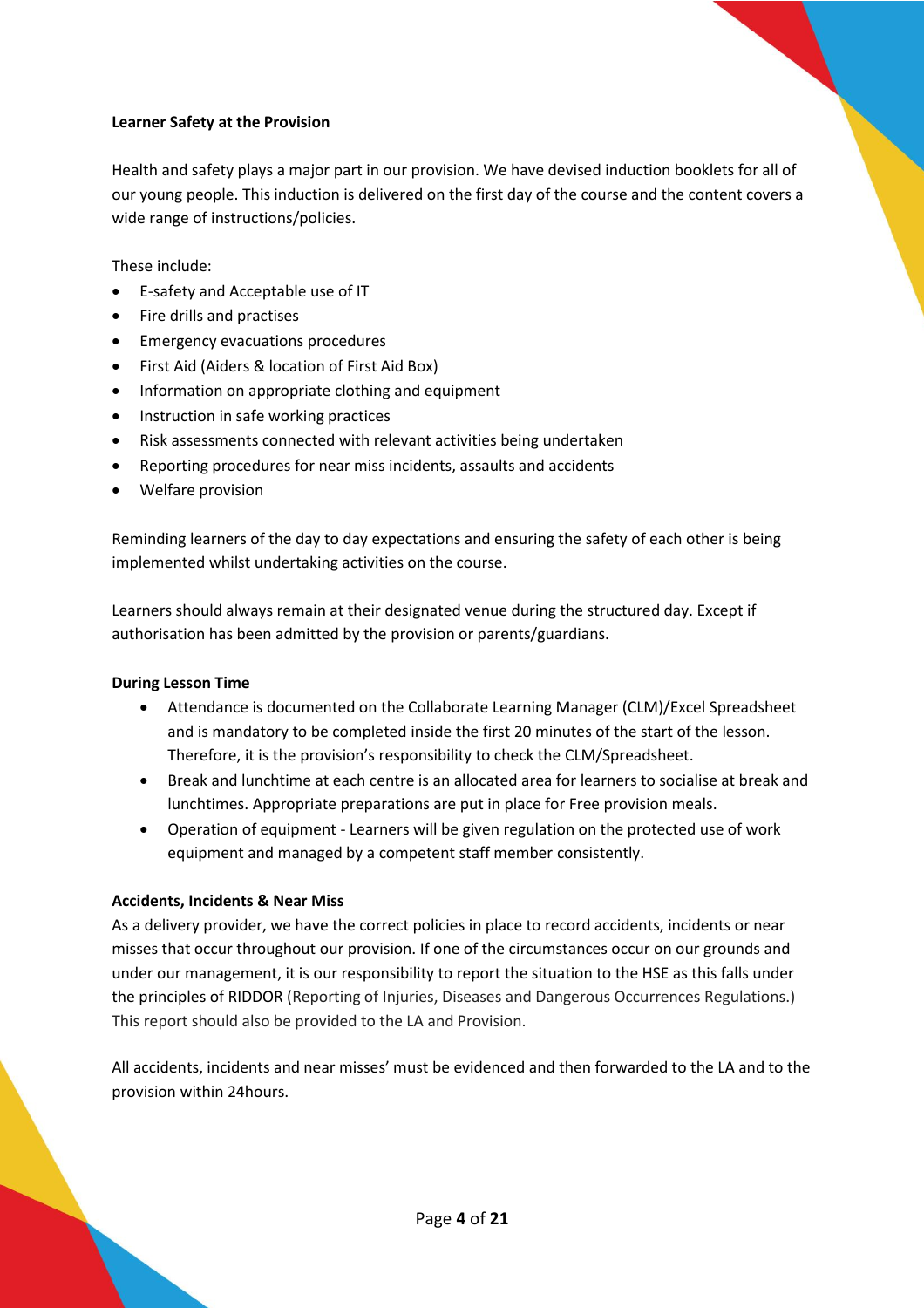### **Leaving the Delivery Provider's Site**

Learners under 16 must not leave the site without consent from parents/guardians. If a learner leaves the site, a behaviour meeting is arranged, and the LA Educational Visits Guidance systems must be adhered to. In a crisis e.g. learner illness, the provision must be reached before the learner leaves our provision. In the event that staff are missing, learners can't be sent home and courses of action for cover must be made.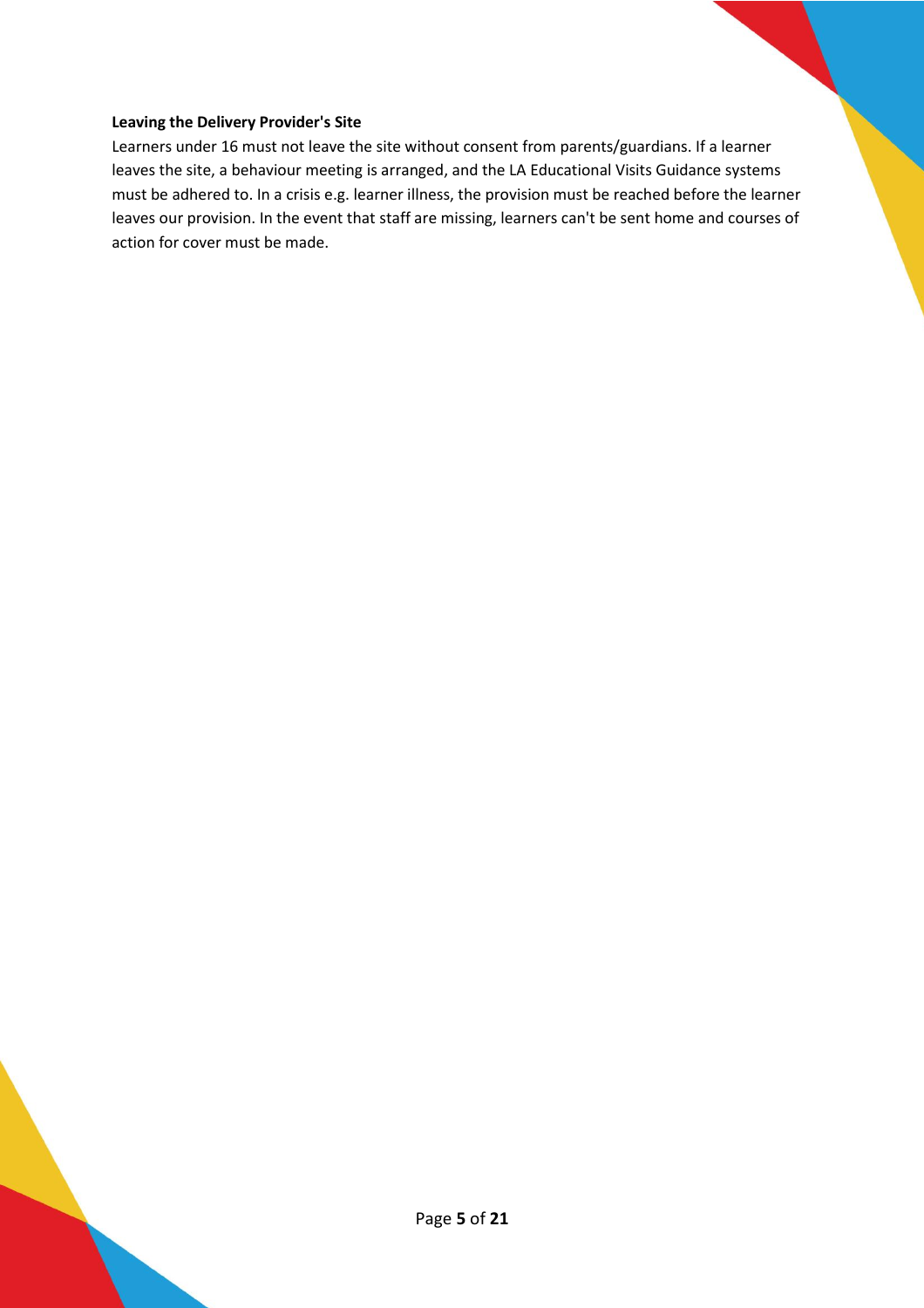### **References**

### **1. Ofsted**

The Office for Standards in Education, Children's Services and Skills Briefing for section 5 inspection - Inspecting safeguarding (Ofsted 2013)

[www.gov.uk/government/publications/inspecting-safeguarding-in-early-years-education-and-skills](http://www.gov.uk/government/publications/inspecting-safeguarding-in-early-years-education-and-skills-from-september-2015)[from-september-2015](http://www.gov.uk/government/publications/inspecting-safeguarding-in-early-years-education-and-skills-from-september-2015)

### **2. DfE (Department of Education)**

Working Together to Safeguard Children (DfE 2015) Safeguarding Children and Safer Recruitment in Education (DfE 2013) Keeping Children Safe in Education (DfE 2015)

[www.gov.uk](http://www.gov.uk/)

### 3. **DBS workforce guidance (2010)**

[www.gov.uk/government/publications/dbs-workforce-guidance](http://www.gov.uk/government/publications/dbs-workforce-guidance)

### **4. DfE**

Managing medicines in provisions (2013) Supporting learners at provision with medical conditions (DfE Sept 2014)

### [www.gov.uk](http://www.gov.uk/)

### **6. HSE**

Health and Safety Executive Young people at work (2013) [www.hse.gov.uk/youngpeople](http://www.hse.gov.uk/youngpeople)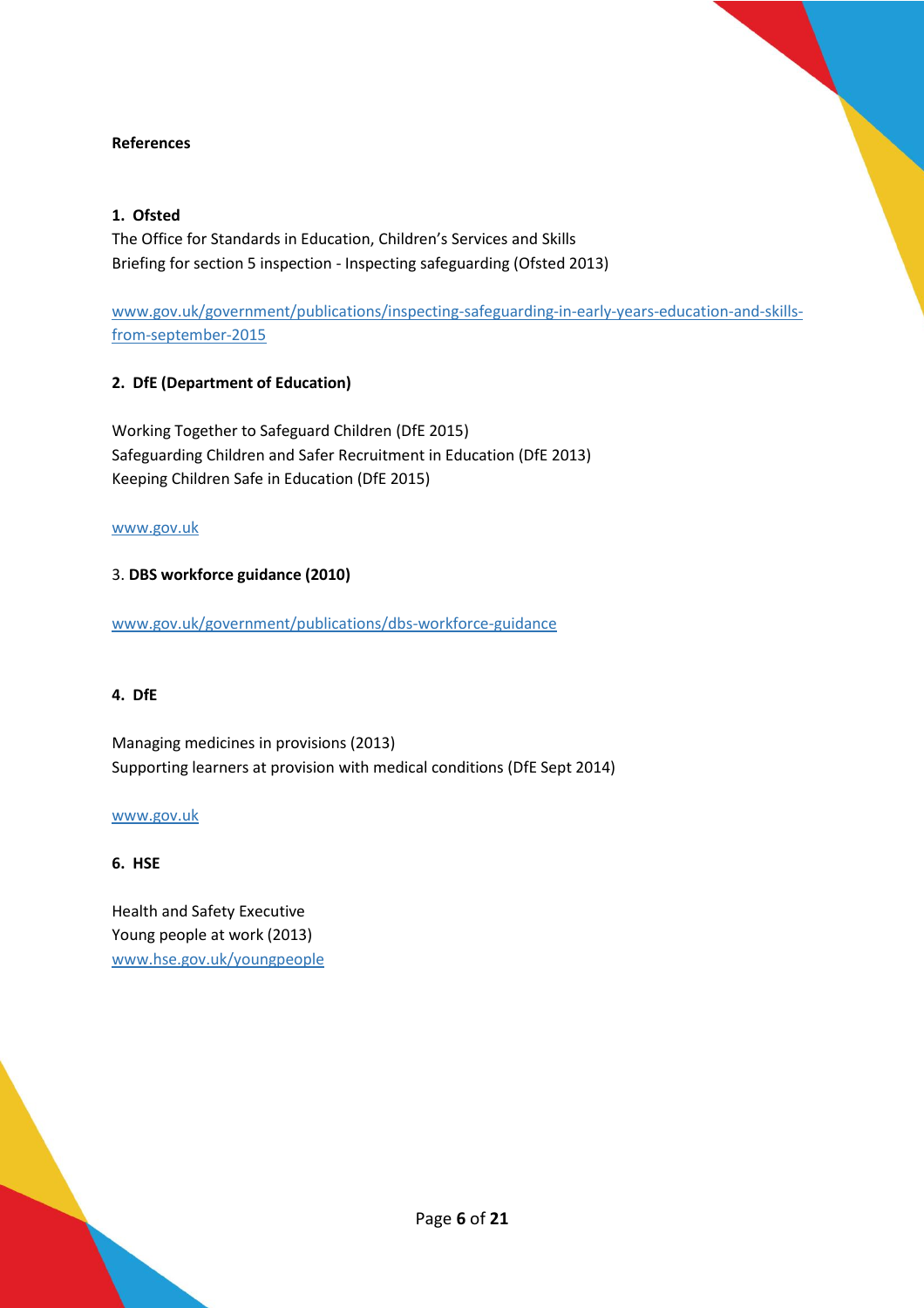### **Mental Health**

### **Lead Members of Staff**

Whilst all staff have a responsibility to promote the mental health of students. Staff with a specific, relevant remit include:

- Bradley Reece-Jones Designated Safeguarding Officer
- Ellie Jones Lead First Aider

Any member of staff who is concerned about the mental health or wellbeing of a student should speak to the DSL in the first instance. If there is a fear that the student is in danger of immediate harm, then the normal child protection procedures should be followed with an immediate referral to the school's designated child protection office or the head teacher. If the student presents a medical emergency then the normal procedures for medical emergencies should be followed, including alerting the first aid staff and contacting the emergency services if necessary.

### **Individual are Plans**

It is recommended to ask the school for an individual care plan for the learner before starting the provision with a causing concern or who receive a diagnosis pertaining to their mental health. This should be drawn up involving the pupil, the parents and relevant health professionals. This can include:

- Details of a pupil's condition
- Special requirements and precautions
- Medication and any side effects
- What to do, and who to contact in an emergency
- The role the Nulogic can play

### **Teaching about Mental Health**

The skills, knowledge and understanding needed by our students to keep themselves and others physically and mentally healthy and safe are included as part of their induction.

### **Signposting**

We will ensure that staff, students and parents/carers are aware of sources of support within school and in the local community. We have all the relevant information on our noticeboard located in the classroom to what support is available within our provision and local community.

Whenever we highlight sources of support, we will increase the chance of student help-seeking by ensuring students understand:

- What help is available
- Who it is aimed at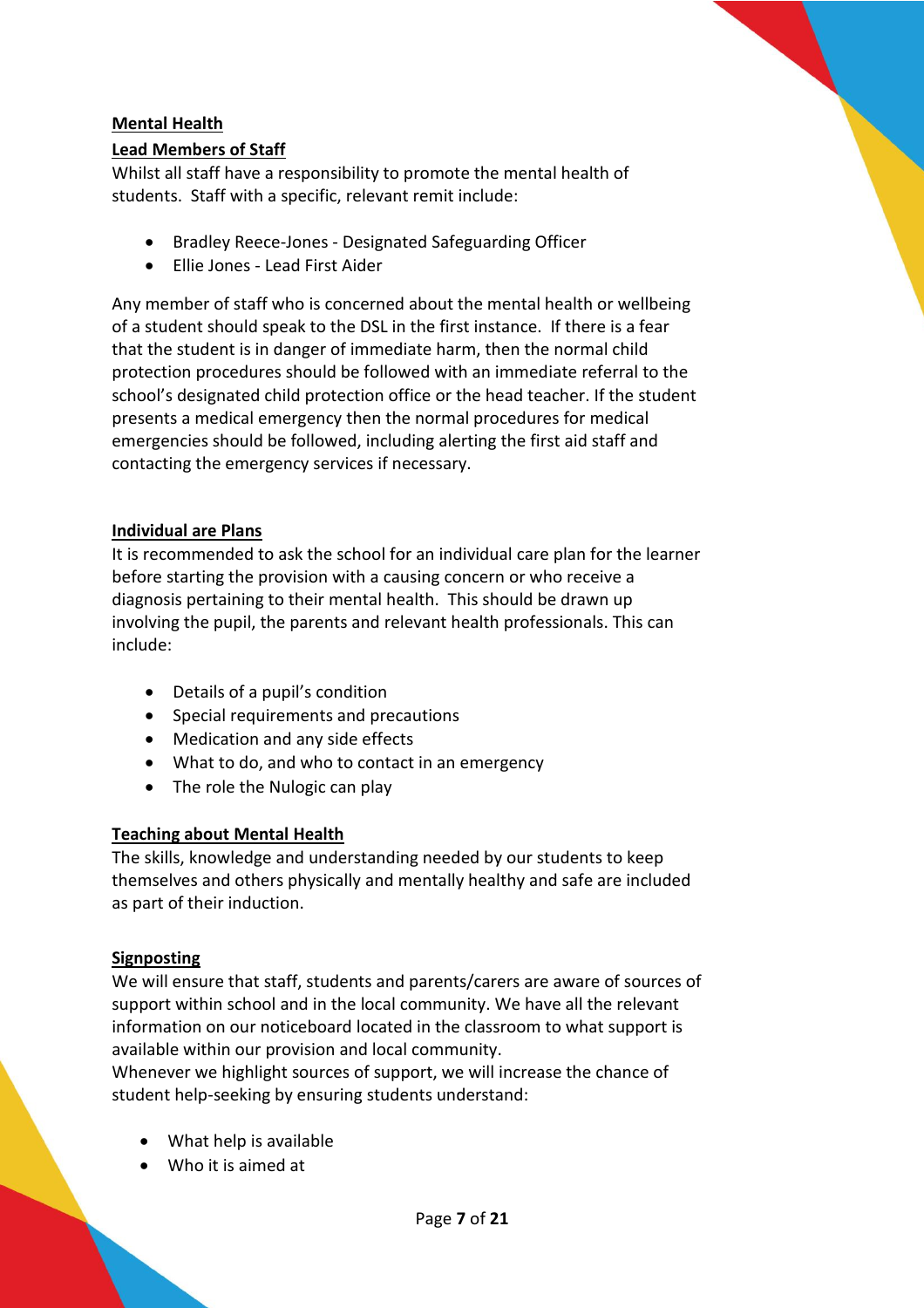- How to access it
- Why to access it
- What is likely to happen next

### **Warning Signs**

Nulogic staff may become aware of warning signs which indicate a student is experiencing mental health or emotional wellbeing issues. These warning signs should **always** be taken seriously and staff observing any of these warning signs should communicate their concerns with the DSL.

Possible warning signs include:

- Physical signs of harm that are repeated or appear non-accidental
- Changes in eating / sleeping habits
- Increased isolation from friends or family, becoming socially withdrawn
- Changes in activity and mood
- Lowering of academic achievement
- Talking or joking about self-harm or suicide
- Abusing drugs or alcohol
- Expressing feelings of failure, uselessness or loss of hope
- Changes in clothing e.g. long sleeves in warm weather
- Secretive behaviour
- Skipping PE or getting changed secretively
- Lateness to or absence from school
- Repeated physical pain or nausea with no evident cause
- An increase in lateness or absenteeism

### **Managing disclosures**

A student may choose to disclose concerns about themselves or a friend to any member of staff so all staff need to know how to respond appropriately to a disclosure.

If a student chooses to disclose concerns about their own mental health or that of a friend to a member of staff, the member of staff's response should always be calm, supportive and non-judgmental. Staff should listen, rather than advise and our first thoughts should be of the student's emotional and physical safety rather than of exploring 'Why?' the relevant training will be put in place to ensure staff follow the correct procedures.

All disclosures should be recorded in writing and held on the student's confidential file. This written record should include:

• Date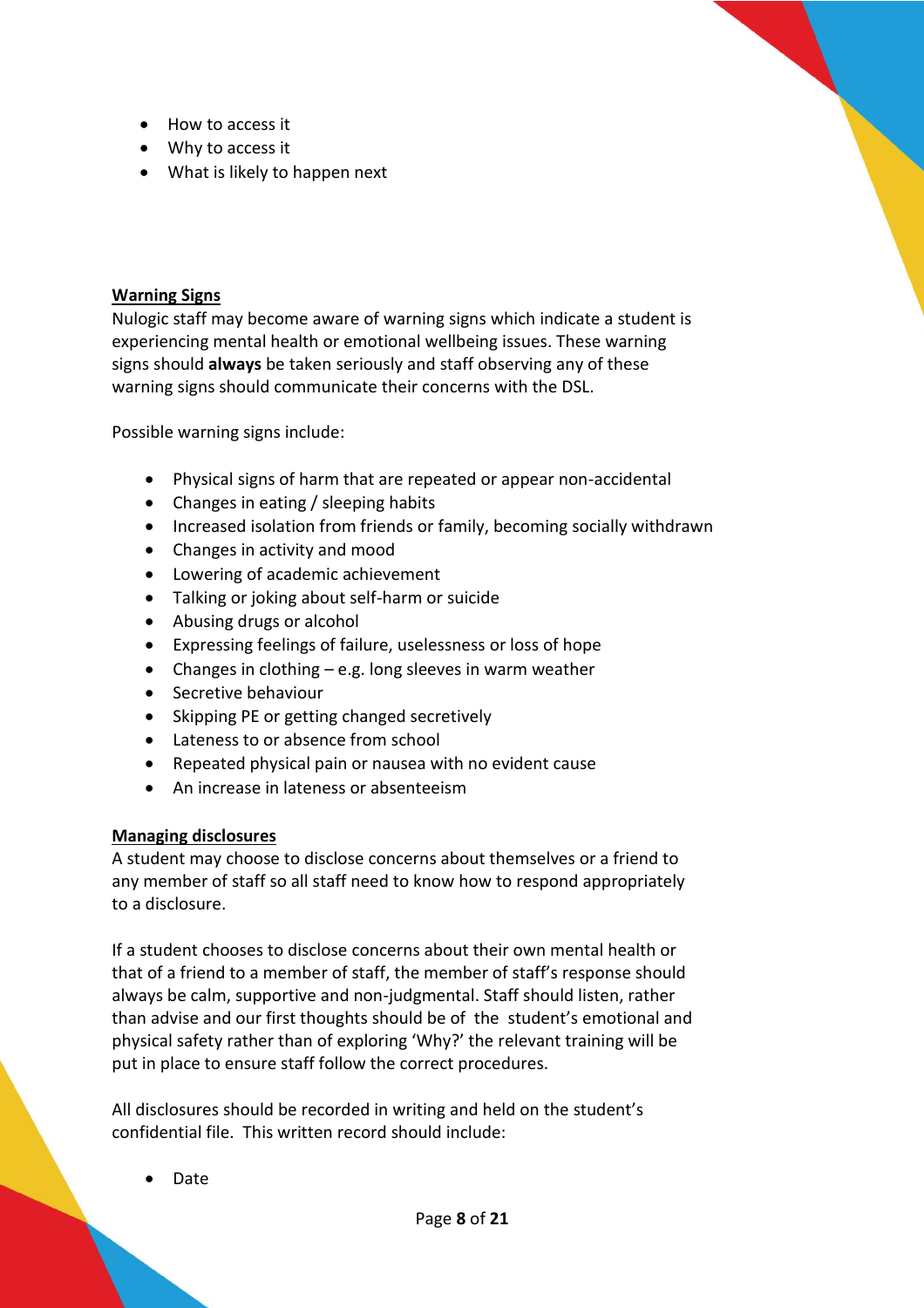- The name of the member of staff to whom the disclosure was made
- Main points from the conversation
- Agreed next steps

This information should be shared with the DSL who will provide the information to the lead mental health lead in the student's school. The records will be recorded appropriately and then the relevant support and advice about next steps.

### **Confidentiality**

We should be honest with regards to the issue of confidentiality. If it is necessary for us to pass our concerns about a student on, then we should discuss with the student:

- Who we are going to talk to
- What we are going to tell them
- Why we need to tell them

We should never share information about a student without first telling them. Ideally, we would receive their consent. However, there are certain situations when information must always be shared with another member of staff and / or a parent. A child is defined in law (Children Act 1989) as a person who is up to the age of 18 years. Therefore, the term 'child' is used throughout the policy and procedure and this includes young people. The fact that a child has reached 16 years of age, is living independently or is in further education, is a member of the armed forces, is in hospital or in custody, does not change his or her status or entitlement to protection under the Children Act 1989

It is always advisable to share disclosures with a colleague, usually the schools mental health lead will support the safeguard and emotional wellbeing as we are no longer solely responsible for the student, it ensures continuity of care in our absence and it provides an extra source of ideas and support. We should explain this to the learner and discuss with them who it would be most appropriate and helpful to share this information with.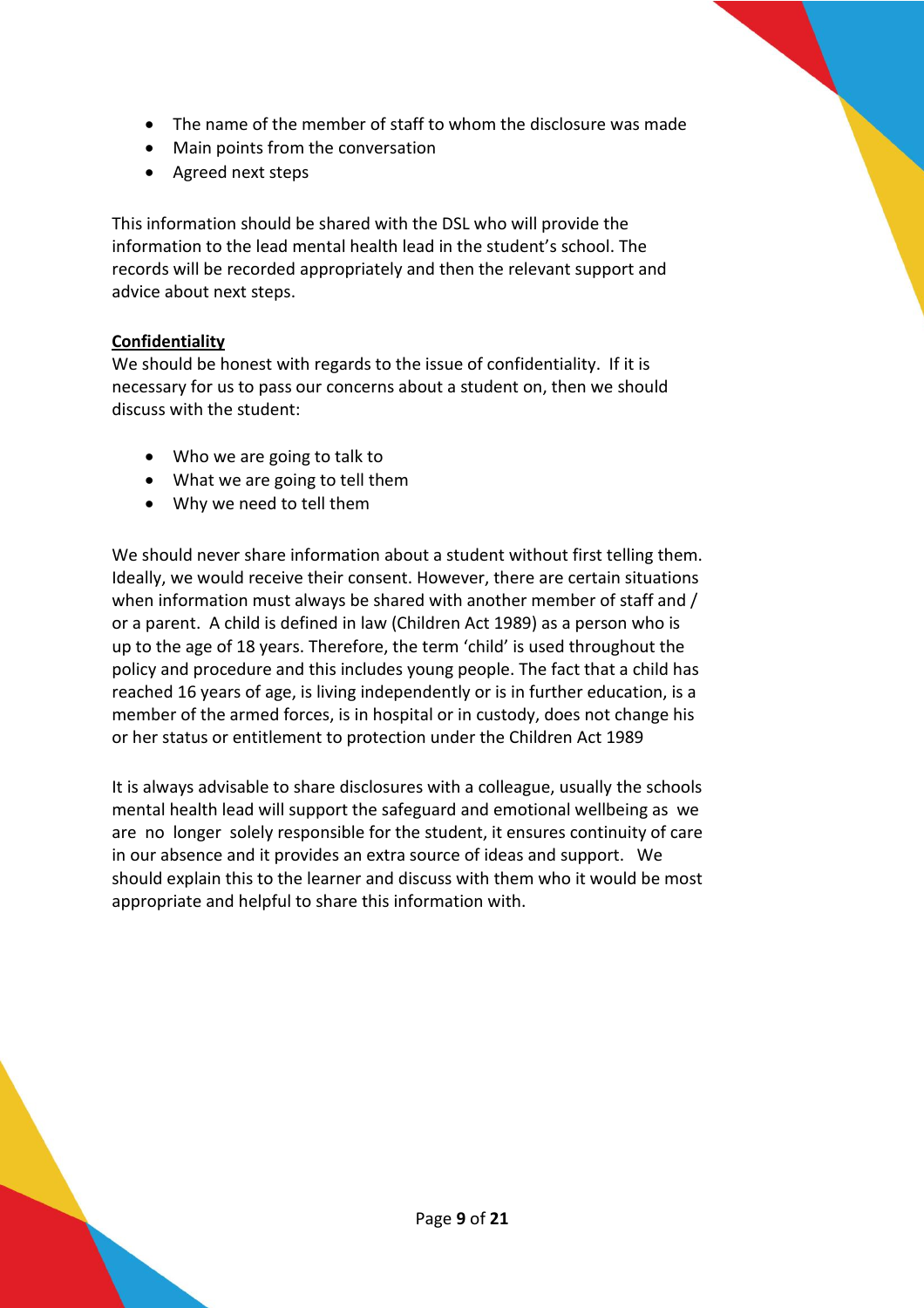# **Appendix A: Journey Risk Assessment**

| Assessment completed by: |  |       |                 |            |  |                     |  |
|--------------------------|--|-------|-----------------|------------|--|---------------------|--|
| Name:                    |  | Date: |                 | Signature: |  |                     |  |
|                          |  |       |                 |            |  |                     |  |
| <b>Company</b>           |  |       | <b>Activity</b> |            |  | <b>Review Date:</b> |  |
|                          |  |       |                 |            |  |                     |  |

| Hazard | <b>Persons Exposed and</b><br>How | <b>Current Controls</b> | <b>Risk Level</b><br>H/M/L | What further action is needed to reduce the risk |
|--------|-----------------------------------|-------------------------|----------------------------|--------------------------------------------------|
|        |                                   |                         |                            |                                                  |
|        |                                   |                         |                            |                                                  |
|        |                                   |                         |                            |                                                  |
|        |                                   |                         |                            |                                                  |
|        |                                   |                         |                            |                                                  |

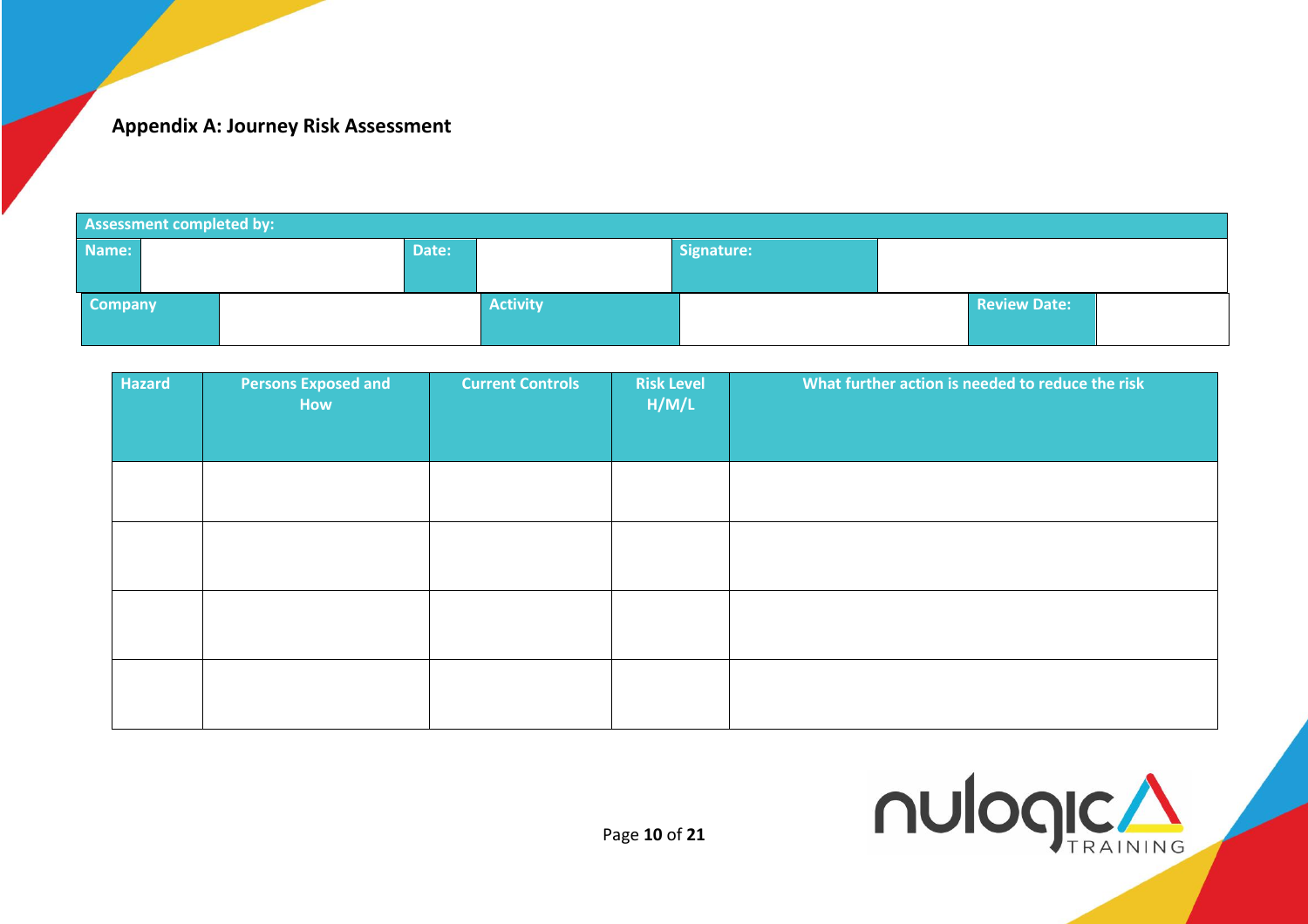# **Appendix B: Individual Learning Plan**

| 1.                                                             | <b>Student name:</b>                                                                                                                                                                                                                | 3.                                                                                                                                                                                                          | Date of birth:                                                                                                                                                        |  |  |
|----------------------------------------------------------------|-------------------------------------------------------------------------------------------------------------------------------------------------------------------------------------------------------------------------------------|-------------------------------------------------------------------------------------------------------------------------------------------------------------------------------------------------------------|-----------------------------------------------------------------------------------------------------------------------------------------------------------------------|--|--|
| 2.                                                             | <b>Year level:</b>                                                                                                                                                                                                                  | 4.                                                                                                                                                                                                          | Date:                                                                                                                                                                 |  |  |
| 5.<br>goals:<br>6.<br>$\overline{7}$ .<br>8.                   | <b>Learning improvement</b><br>Priority areas for improvement.<br>Consider:<br>• engagement<br>• attendance<br>• behaviour                                                                                                          | 9.<br>10.<br>11.<br>12.                                                                                                                                                                                     | <b>Learning outcomes:</b><br>List relevant learning outcomes linked to the<br>learning improvement goals.<br>Consider:<br>• engagement<br>• attendance<br>• behaviour |  |  |
| 13.                                                            | <b>School and classroom</b>                                                                                                                                                                                                         | 16.                                                                                                                                                                                                         | Parents/carers -                                                                                                                                                      |  |  |
| 14.<br>$\bullet$<br>$\bullet$<br>$\bullet$<br>$\bullet$<br>15. | strategies revised pedagogy:<br>Consider:<br>revised pedagogy<br>classroom learning interventions<br>small group/individual support<br>behaviour expectations                                                                       | expectations/support:<br>Identify in partnership:<br>• expectations of parents/carers<br>• level of support that can be provided by<br>parents/carers<br>• how the school can support parents/carers<br>17. |                                                                                                                                                                       |  |  |
| 18.                                                            | Processes for collection of data:<br>Identify:<br>· data collection methods<br>• how progress will be measured<br>Timeline for review and revision of plan:<br>Individual Learning Plans should us measured and modified regularly. |                                                                                                                                                                                                             |                                                                                                                                                                       |  |  |
|                                                                | <b>Tutor comments:</b>                                                                                                                                                                                                              |                                                                                                                                                                                                             |                                                                                                                                                                       |  |  |



Page **11** of **21**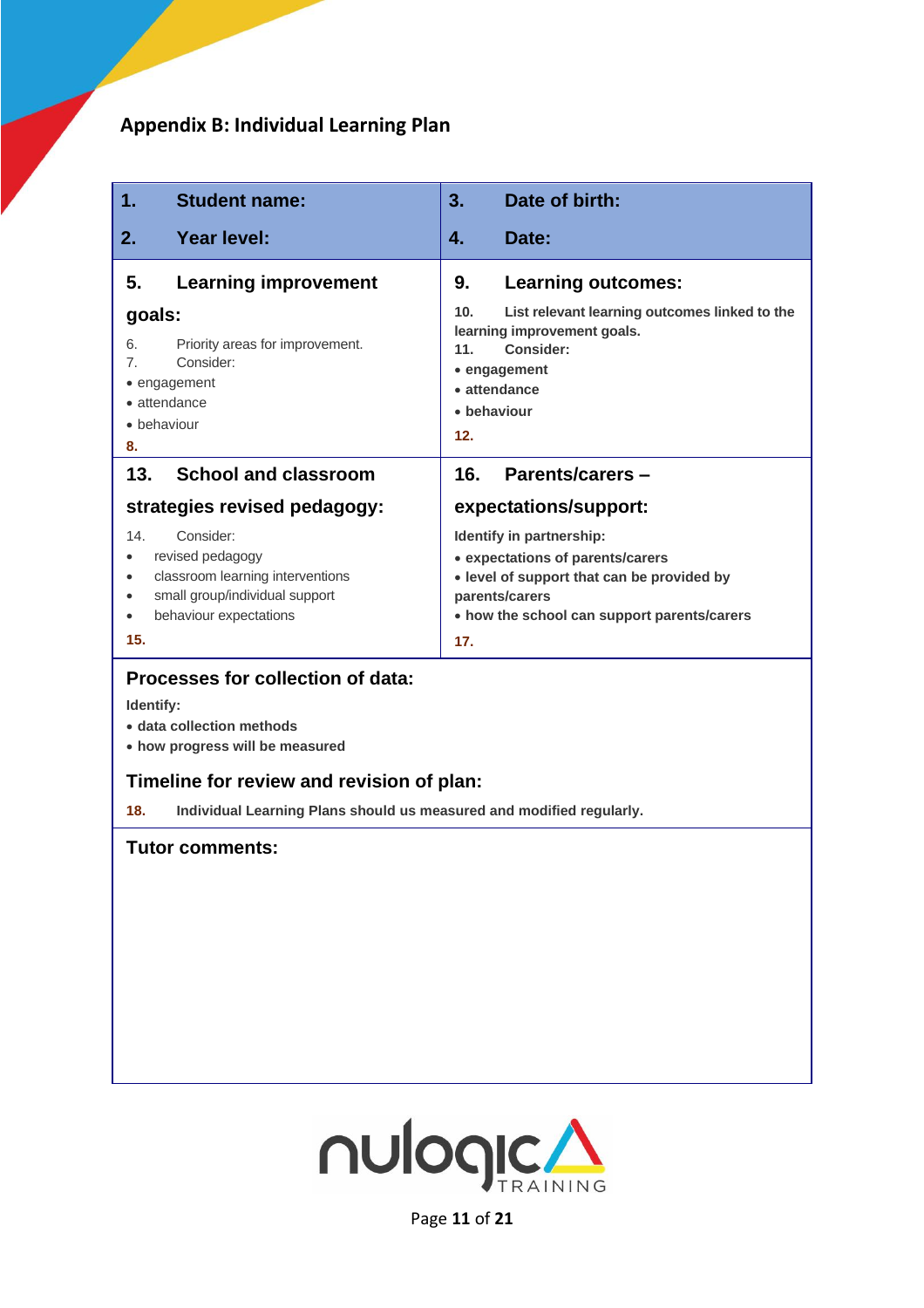## **Appendix C**

## **Accident, Incident or Near Miss Reporting and Procedures**

### **Nulogic's Responsibility:**

- Nulogic have a policy for the reporting and recording of accidents
- All our accidents, incidents, near misses or dangerous occurrences reportable under RIDDOR must be reported to the HSE
- All accidents, incidents, near misses or dangerous occurrences should be reported to the LA and the Provision
- Nulogic have a qualified First Aider on site when learners are on site
- All learners are informed about accident, incident, near miss or dangerous occurrence procedures during their induction, and reminded at the start of each term
- Emergency contact numbers are all displayed on our noticeboard should learners need to seek further advice.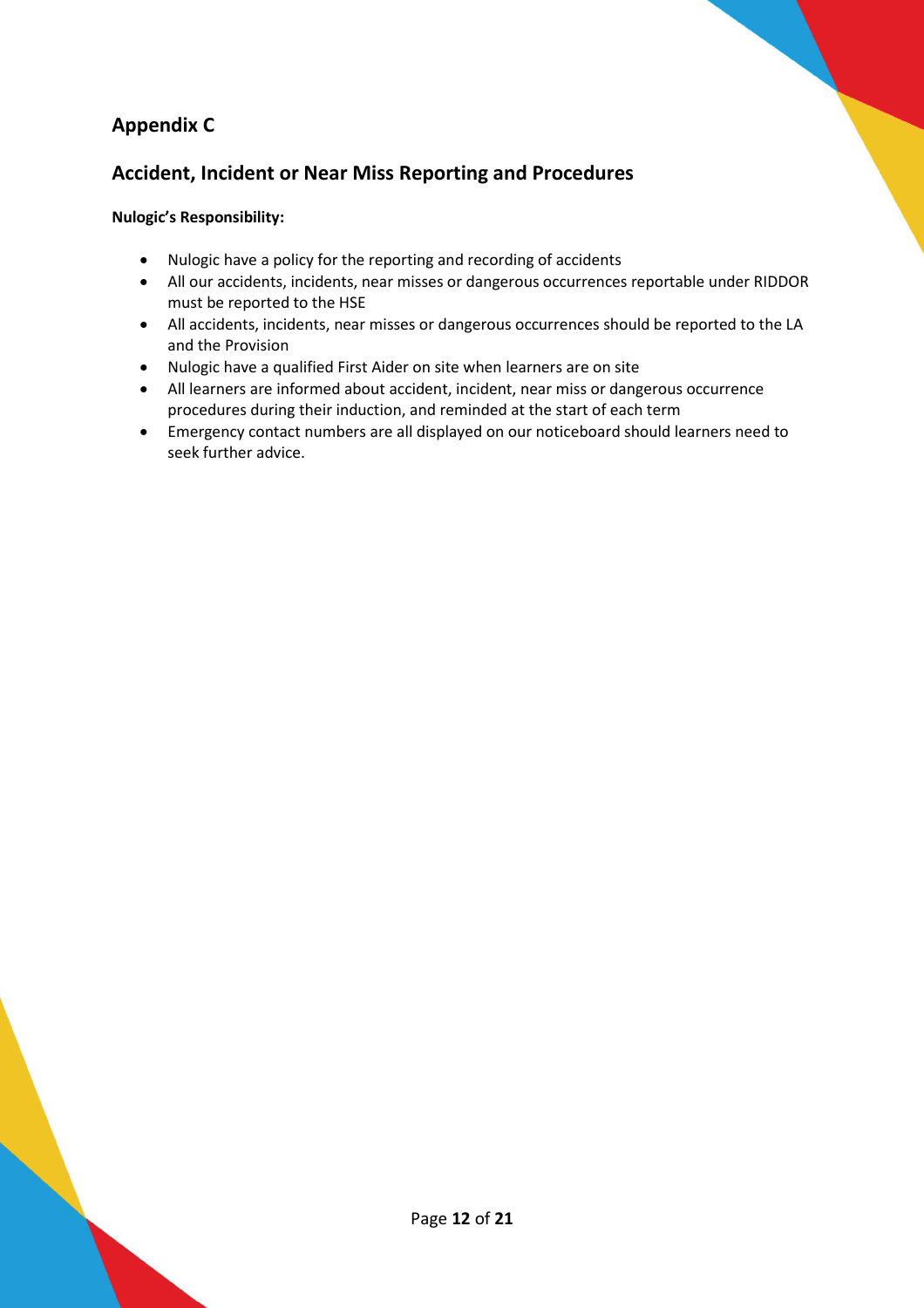## **Appendix D**

The correct procedures to follow if an incident occurs:

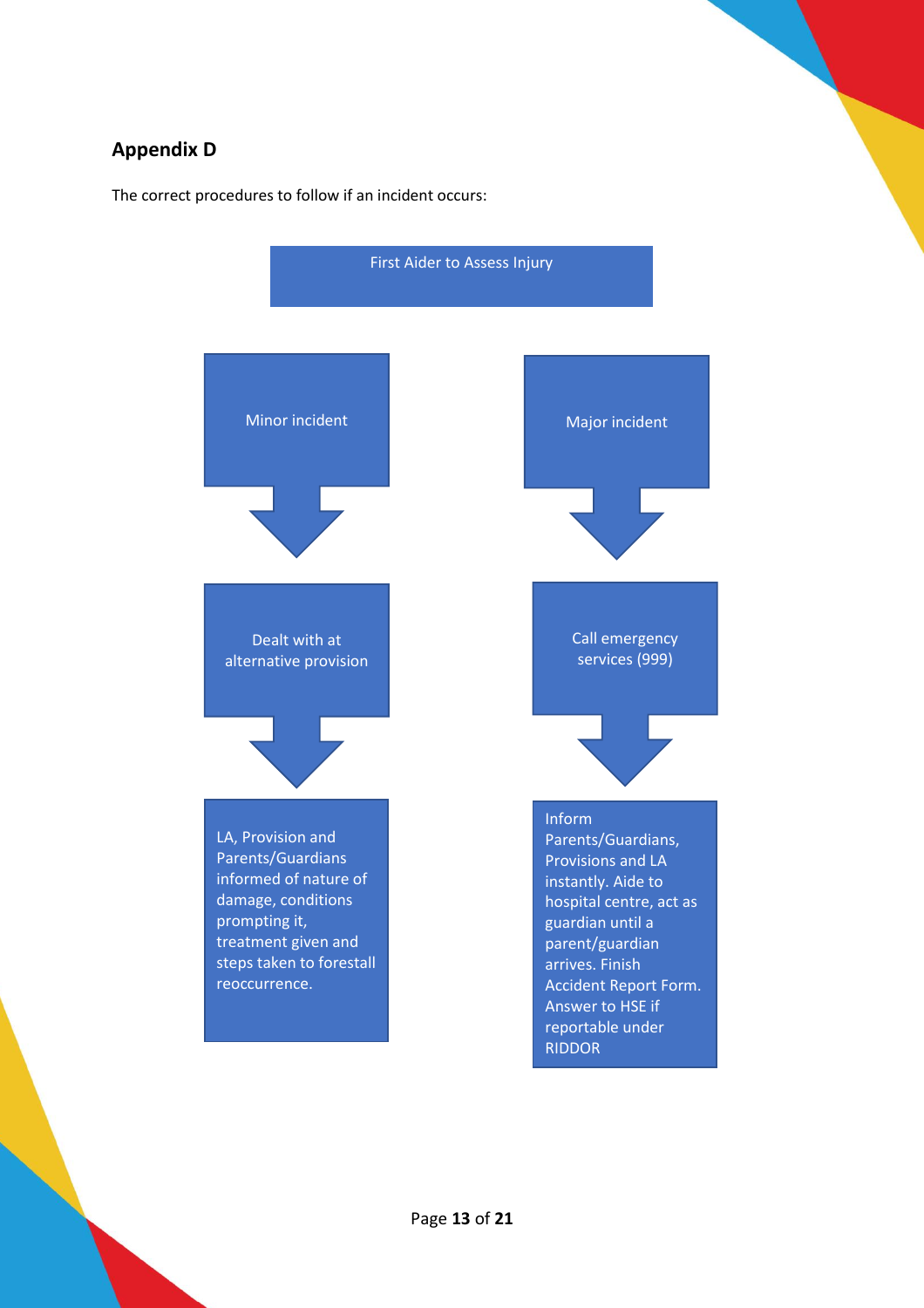# **Appendix F Incident Form**

This document is here to guide you through the process and enables you to catch the important information required. This incident should then be put into our management systems.

### **Incident Report Form**

| Name of Student(s) Involved: |  |
|------------------------------|--|
| Date:                        |  |
| Time:                        |  |
| Venue:                       |  |
| <b>Staff Present:</b>        |  |

*Description of Incident:* 

*Details of Injuries (if applicable):*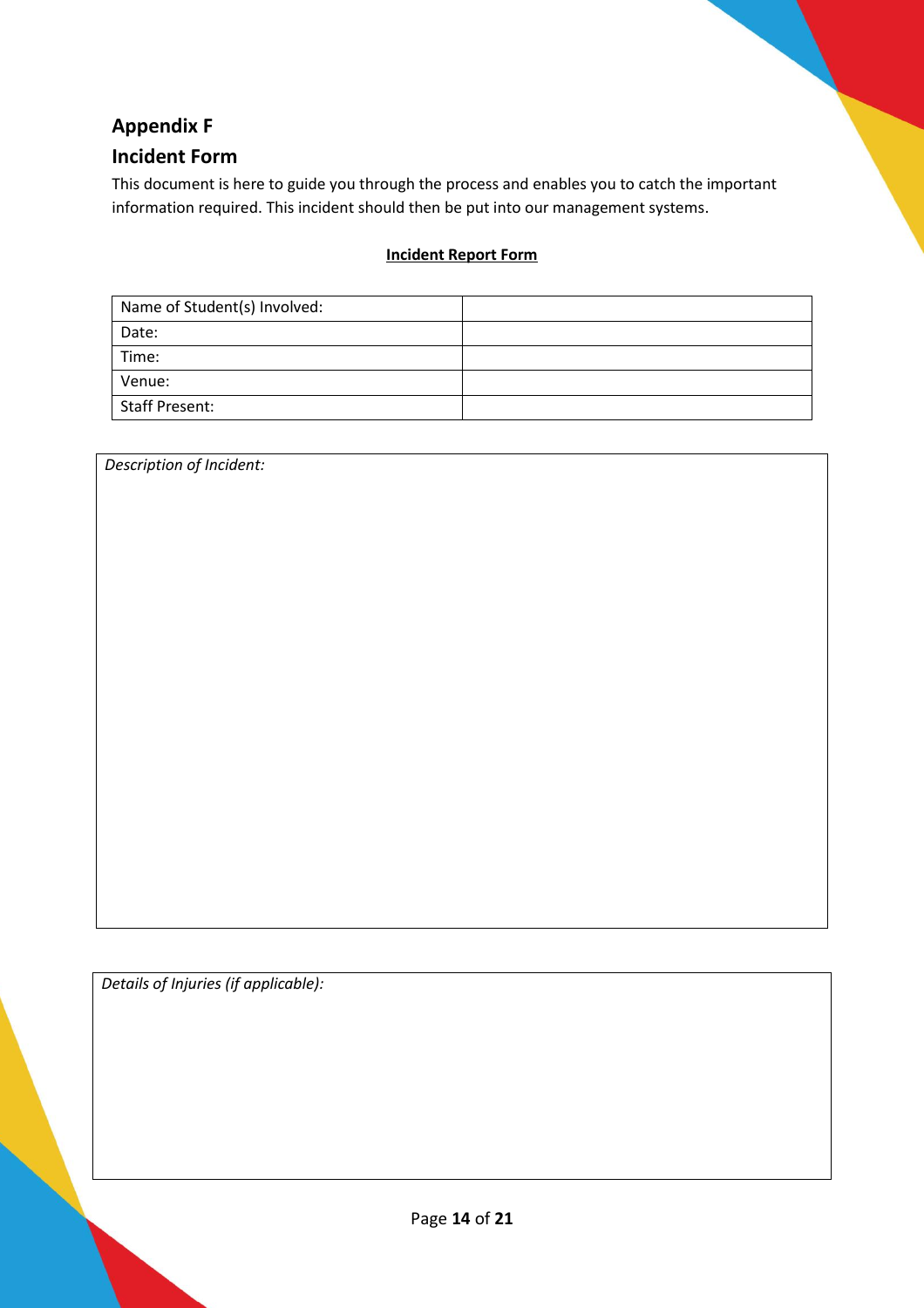*Outcome of Incident:*

- Provision and parents/guardians been contacted
- Injury/injuries been treated
- Safeguarding Officer been informed

\_\_\_\_\_\_\_\_\_\_\_\_\_\_\_\_\_\_\_\_\_\_\_\_\_\_\_\_\_\_\_\_\_\_\_\_\_\_\_\_\_\_

Staff Signature

*\*\*All incidents need to be reported within 12 hours of event occurring. Line managers and Safeguarding Officers will need to be contacted. \*\**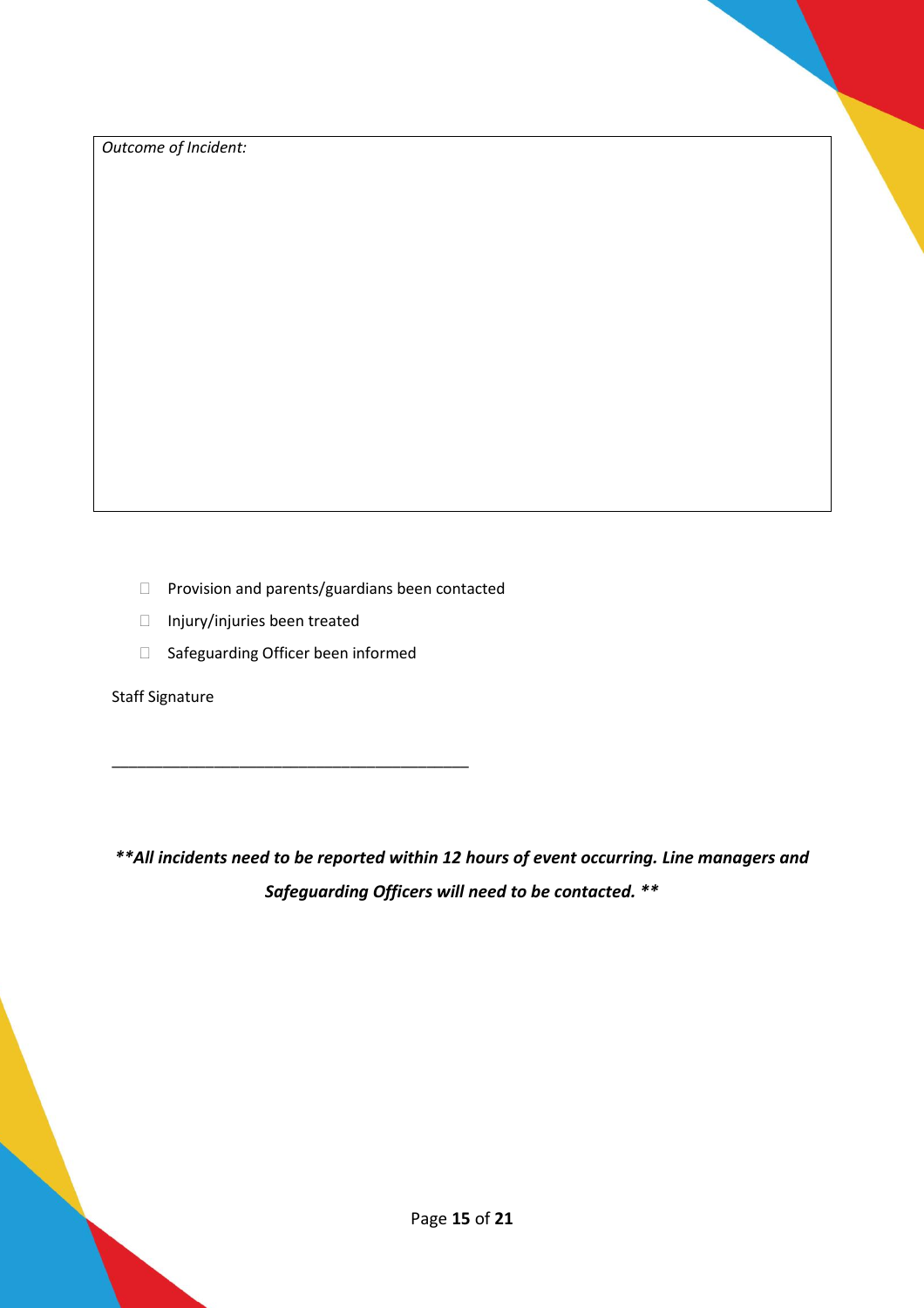## **Appendix F Near Miss Form**

This form may be used by any member of staff, learner, visitor or member of the public to bring to the attention of Nulogic, any matter or suggestion which is believed might influence the health and safety of any person who might be affected by work being undertaken at or on behalf of Nulogic. This form must not be used for reporting accidents where either people or buildings were injured or damaged.

**Date of incident**:

**Time of incident**:

**Location** (Please be as accurate as possible):

### **Name of person reporting:**

(Leave blank if you prefer but adding contact details will give us the opportunity to feed back where possible).

| Title:       |  |
|--------------|--|
| Forename(s): |  |
| Surname:     |  |
| Address:     |  |
| Post Code:   |  |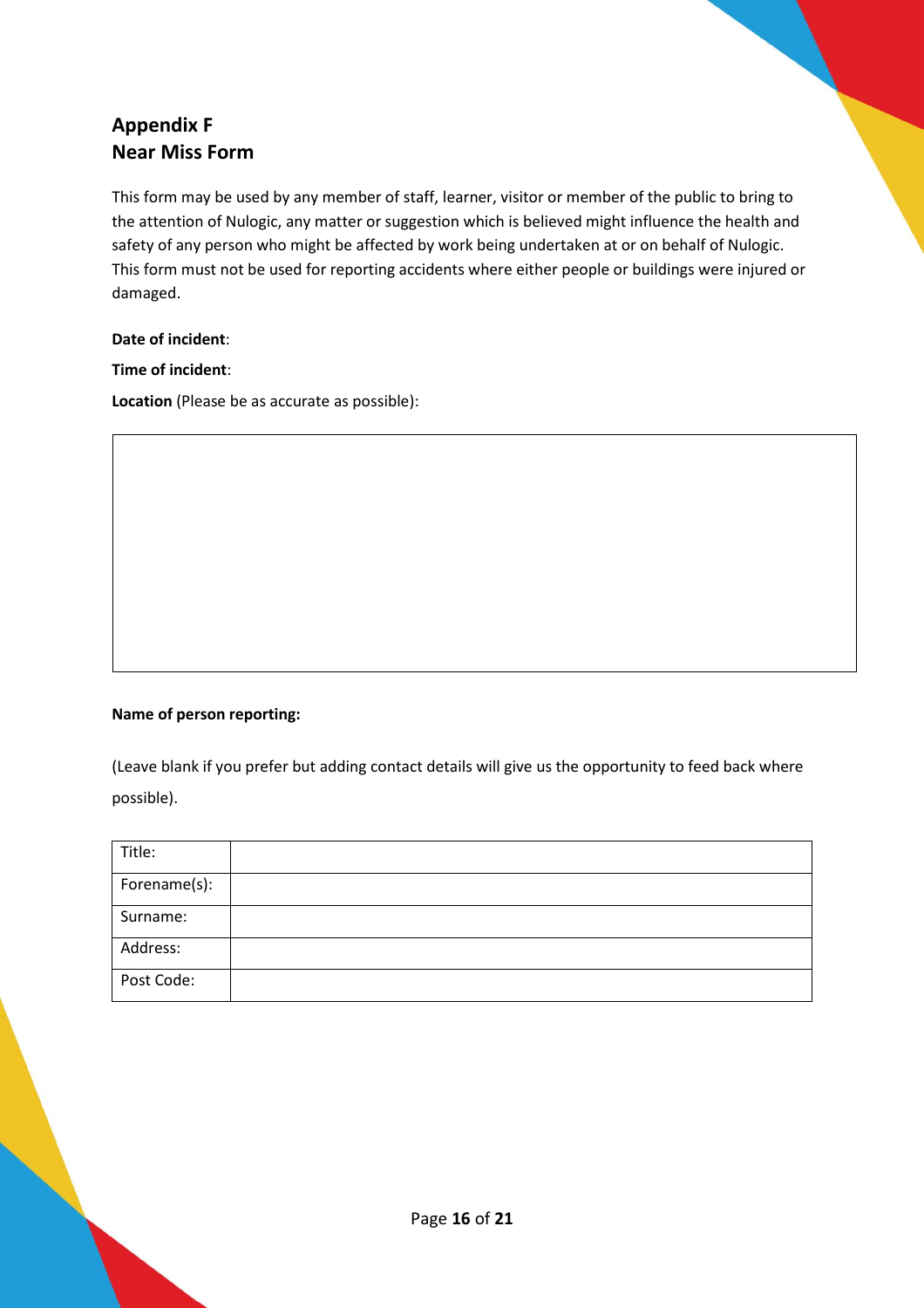### **Description of incident:**

Please use this space to record the near-miss or incident, or to make a comment or suggestions for improvement.

Why do you consider the near miss dangerous?

What immediate action have you taken following the near miss to prevent a similar occurrence?

## *\*\*All incidents need to be reported within 12 hours of event occurring. Line managers and Safeguarding Officers will need to be contacted. \*\**

Form received by: Date:

Action taken: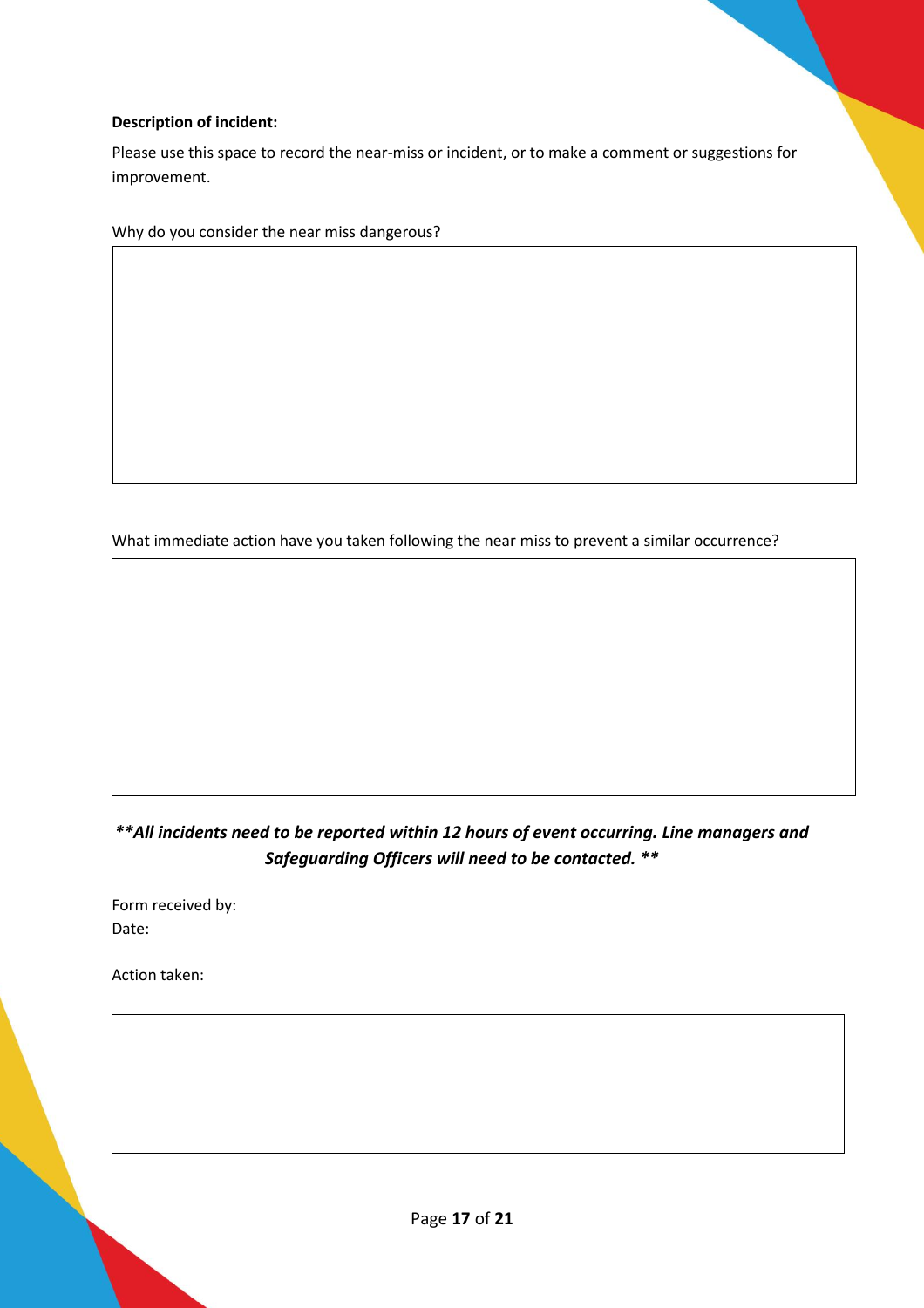# **Appendix G – First Aid Form**

| Name of treating person:                                                                                                |                            | Location:            |                        | Date:            | Time:        |
|-------------------------------------------------------------------------------------------------------------------------|----------------------------|----------------------|------------------------|------------------|--------------|
| Consent to treatment                                                                                                    |                            | Refusal of treatment | Casualty<br>Signature: |                  |              |
| History of accident or illness: (what happened?)<br>First aid assessment: (What is the injury/illness?)                 |                            |                      |                        |                  |              |
| Time it occurred:<br><b>Assessment Injuries/Symptoms &amp;</b>                                                          |                            |                      |                        |                  |              |
| <b>Signs</b><br>Abrasion<br>Discolouration<br>Fracture (?)<br>Bleeding<br>Laceration<br>Burn<br>Contusion<br>Tenderness | Pain<br>Sprain<br>Swelling |                      | ÷<br>h                 | $\tilde{z}_{w'}$ | 7<br>Wi<br>w |
| Allergies/ Medications/Past Medical History:                                                                            |                            |                      |                        |                  |              |
|                                                                                                                         |                            |                      |                        |                  |              |
| Treatment:                                                                                                              |                            |                      |                        |                  |              |
| First Aider (Print Name):<br>Signature:                                                                                 |                            |                      |                        | Date:            |              |
|                                                                                                                         |                            |                      |                        | Time:            |              |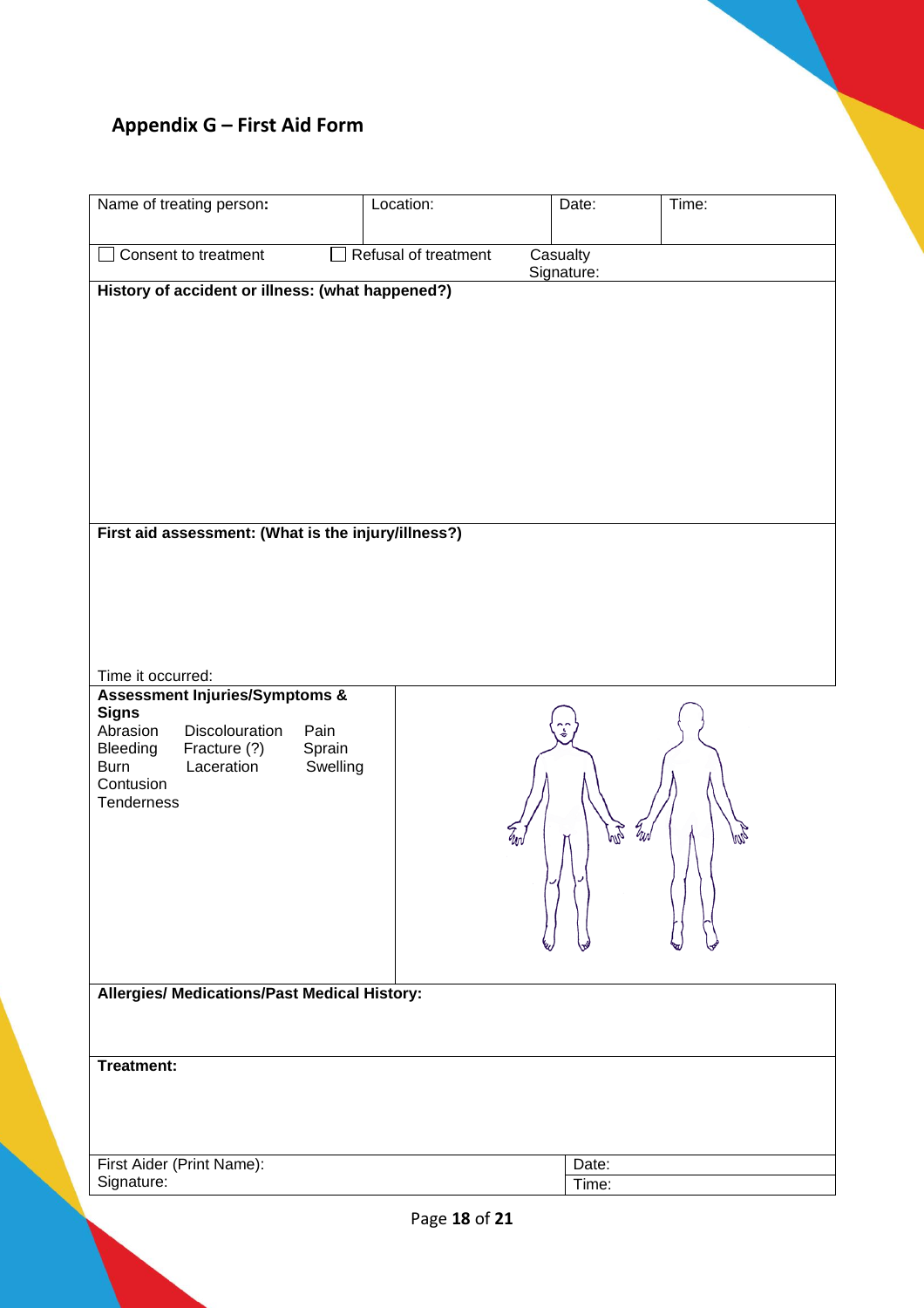## **Appendix H**

### **Medical Needs and Medicines**

The following extract from **DCSF Circular 14/96** may be helpful when considering arrangements for collaborative placements/programmes.

### **The Legal Framework**

- 1. The Education Act 1993 and the Medicines Act 1968 are relevant to provisions in dealing with learners' medical needs. The following paragraphs outline the provisions of these Acts that are relevant to the health and safety of learners.
- 2. Most provisions will at some time have learners on roll with medical needs. The responsibility of the provision is to make sure that safety measures cover the needs of all learners at the provision. This may mean making special arrangements for particular learners.
- 3. In some cases, learners with medical needs may be more at risk than their classmates. The provision may need to take additional steps to safeguard the health and safety of such learners. In a few cases individual procedures may be needed. The provision is responsible for making sure that all relevant staff know about and are, if necessary, trained to provide any additional support these learners need. The LA and the Provider must be informed about the additional needs, and an appropriate risk assessment on the learner completed.
- 4. The Medicines Act 1968 places restrictions on dealings with medicinal products, including their administration. In the case of prescription-only medicines, anyone administering such a medicinal product by injection must be an appropriate practitioner (e.g. a doctor) or else must act in accordance with the practitioner's directions. There are exceptions for the administration of certain prescription-only medicines by injection in emergencies (in order to save life).
- 5. Subject to the point in paragraph 6, there is no legal or contractual duty on provision staff to administer medicine or supervise a learner taking it. This is a voluntary role. Support staff may have specific duties to provide medical assistance as part of their contract. However, swift action would need to be taken by a member of staff to assist any learner in an emergency. Provisions and Providers should ensure that their insurance policies provide appropriate cover for staff willing to support learners with medical needs.
- 6. Teachers/trainers and other staff in charge of learners have a common law duty to act as any reasonably prudent parent would to make sure that learners are healthy and safe on provision premises and this might, in exceptional circumstances, extend to administering medicine and/or taking action in an emergency. This duty also extends to teachers leading activities taking place off the provision site, such as educational visits, provision outings or field trips. Section 3(5) of the Children Act 1989 provides scope for teachers/trainers to do what is reasonable for the purpose of safeguarding or promoting children's welfare. This can give protection to teachers/trainers acting reasonably in emergency situations such as on a provision trip.
- 7. Parents are responsible for their child's medication. The Academy Manager is normally responsible for deciding whether the provision can assist a learner who needs medication.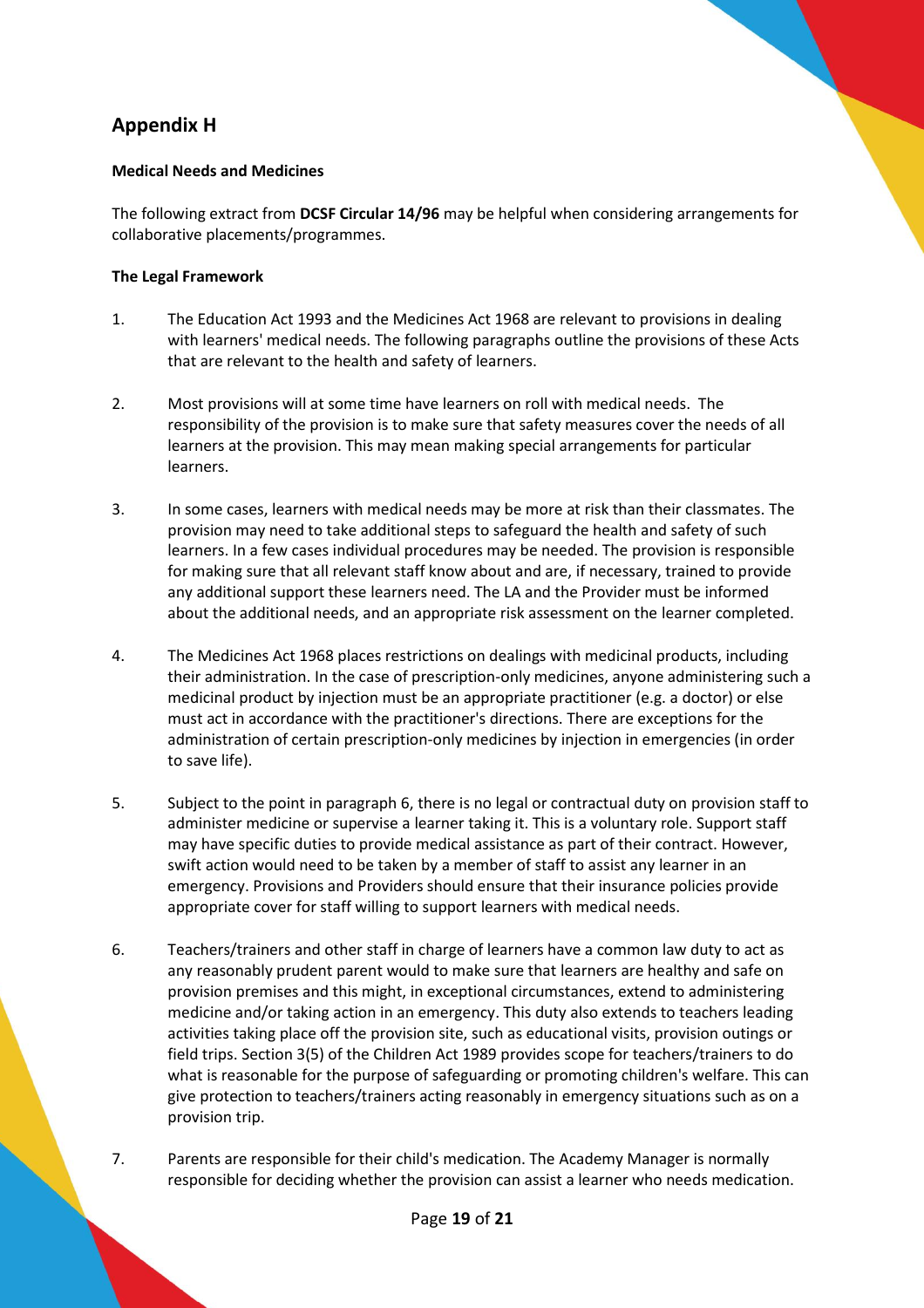Such decisions should, as far as practicable, encourage regular attendance and full participation in provision life.

- 8. Young people with medical needs have the same rights of admission to provision as other young people and cannot generally be excluded from provision for medical reasons.
- 9. Many learners with long-term medical conditions will not require medication during provision hours. When they do, many will be able to administer it themselves. Provision policies should encourage this approach.
- 10. Provision staff should not, as a general rule, administer medication without first receiving appropriate information and/or training. The local NHS Trust or HA can advise the provision who the main health contact will be who can then advise on and, in some cases provide, the necessary support. In many areas, this will be a provision nurse provided through the Provision Health Service.
- 11. In many areas, the NHS Trust will provide a Provision Health Service that can advise on health issues to learners, parents, teachers, education welfare officers and local authorities. The main contact for provisions is likely to be the member of staff who is first aid qualified.

### **Drawing up an Individual Health Care Plan**

12. Other learners have medical conditions that, if not properly managed, could limit their access to education. Such learners are regarded as having **medical needs**. Most learners with medical needs are able to attend provision regularly and, with some support from the provision, can take part in most normal provision activities. However, provision staff may need to take extra care in supervising some activities to make sure that these learners, and others, are not put at risk. In some cases, provisions will find it helpful to draw up individual procedures, in the form of a health care plan, to ensure the safety of such learners**.** 

### **Providers must be informed about any learner with a Health Care plan**

### **Dealing with Medicines Safely**

- 13. The safety of staff and learners must be considered at all times. Particular attention must be paid to the safe storage, handling, and disposal of medicines. Training for staff should include guidance in safety procedures.
- 14. Some medication must be readily available in an emergency and should not be locked away. Relevant staff and the learner concerned should know where the medication is kept.